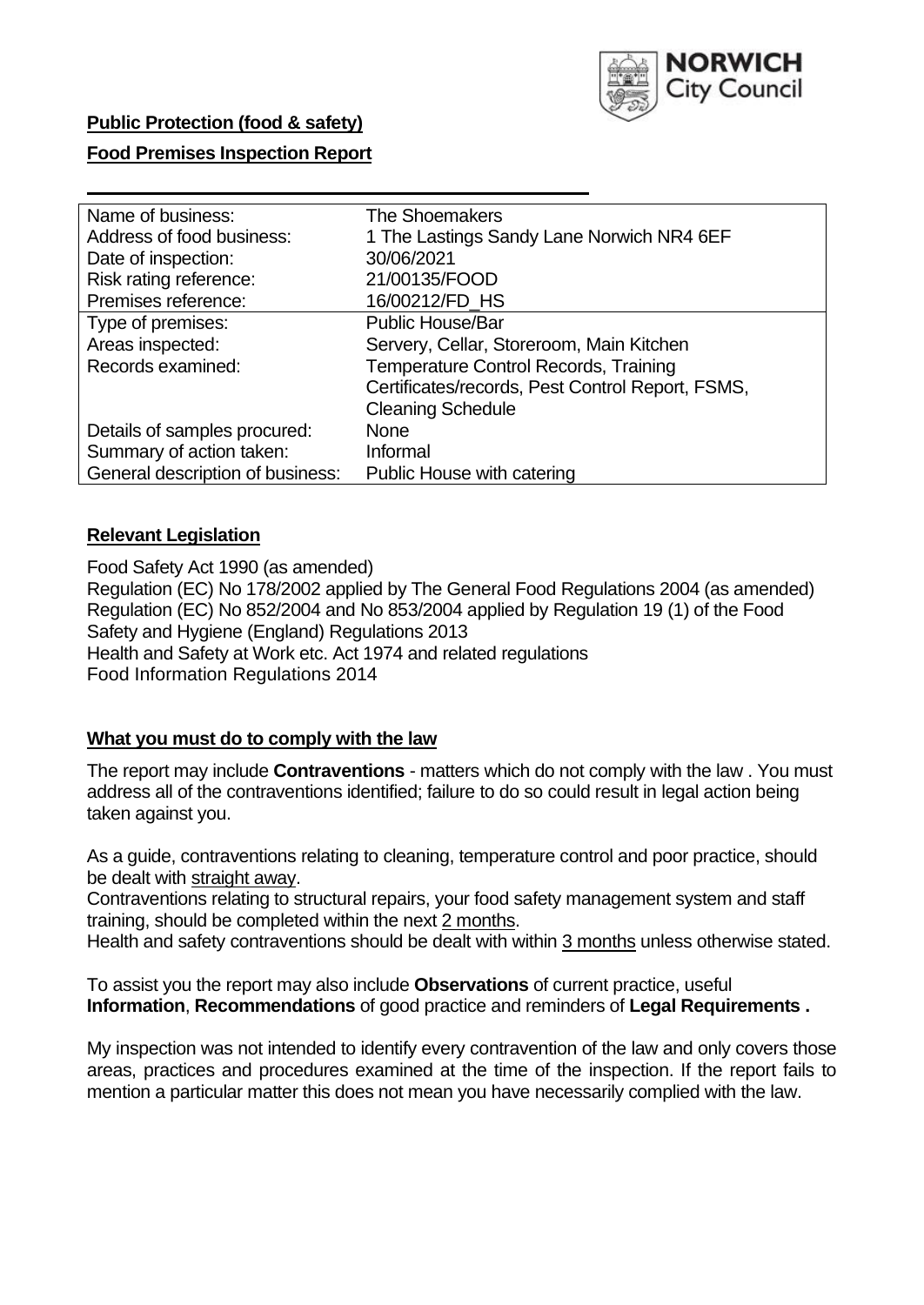# **FOOD SAFETY**

### **How we calculate your Food Hygiene Rating:**

 The food safety section has been divided into the three areas which you are scored against for the hygiene rating: 1. food hygiene and safety procedures, 2. structural requirements and 3. confidence in management/control procedures. Each section begins with a summary of what was observed and the score you have been given. Details of how these scores combine to produce your overall food hygiene rating are shown in the table.

| <b>Compliance Area</b>                     |          |    |           | <b>You Score</b> |                |    |           |    |      |  |  |
|--------------------------------------------|----------|----|-----------|------------------|----------------|----|-----------|----|------|--|--|
| <b>Food Hygiene and Safety</b>             |          |    |           | $\Omega$         | 5              | 10 | 15        | 20 | 25   |  |  |
| <b>Structure and Cleaning</b>              |          |    | $\Omega$  | 5                | 10             | 15 | 20        | 25 |      |  |  |
| Confidence in management & control systems |          |    | $\Omega$  | 5                | 10             | 15 | 20        | 30 |      |  |  |
|                                            |          |    |           |                  |                |    |           |    |      |  |  |
| <b>Your Total score</b>                    | $0 - 15$ | 20 | $25 - 30$ |                  | $35 - 40$      |    | $45 - 50$ |    | > 50 |  |  |
| <b>Your Worst score</b>                    | 5        | 10 | 10        |                  | 15             |    | 20        |    | v.   |  |  |
|                                            |          |    |           |                  |                |    |           |    |      |  |  |
| <b>Your Rating is</b>                      | 5        | 4  |           | 3                | $\overline{2}$ |    |           |    |      |  |  |

Your Food Hygiene Rating is 3 - a generally satisfactory standard

# **1. Food Hygiene and Safety**

 with legal requirements. You have safe food handling practices and procedures and all the Food hygiene standards are high. You demonstrated a very good standard of compliance necessary control measures to prevent cross-contamination are in place. Some minor contraventions require your attention. **(Score 5)** 

000300

### Contamination risks

**Recommendation** Chopping/cutting boards must be stored in a rack properly divided to stop cross-contamination and to allow aeration

### Hand-washing

**Contravention** The following indicated that hand-washing was not suitably managed:

• no towel to towel dispenser behind bar

#### Personal Hygiene

**Observation** I was pleased to see that standards of personal hygiene were high.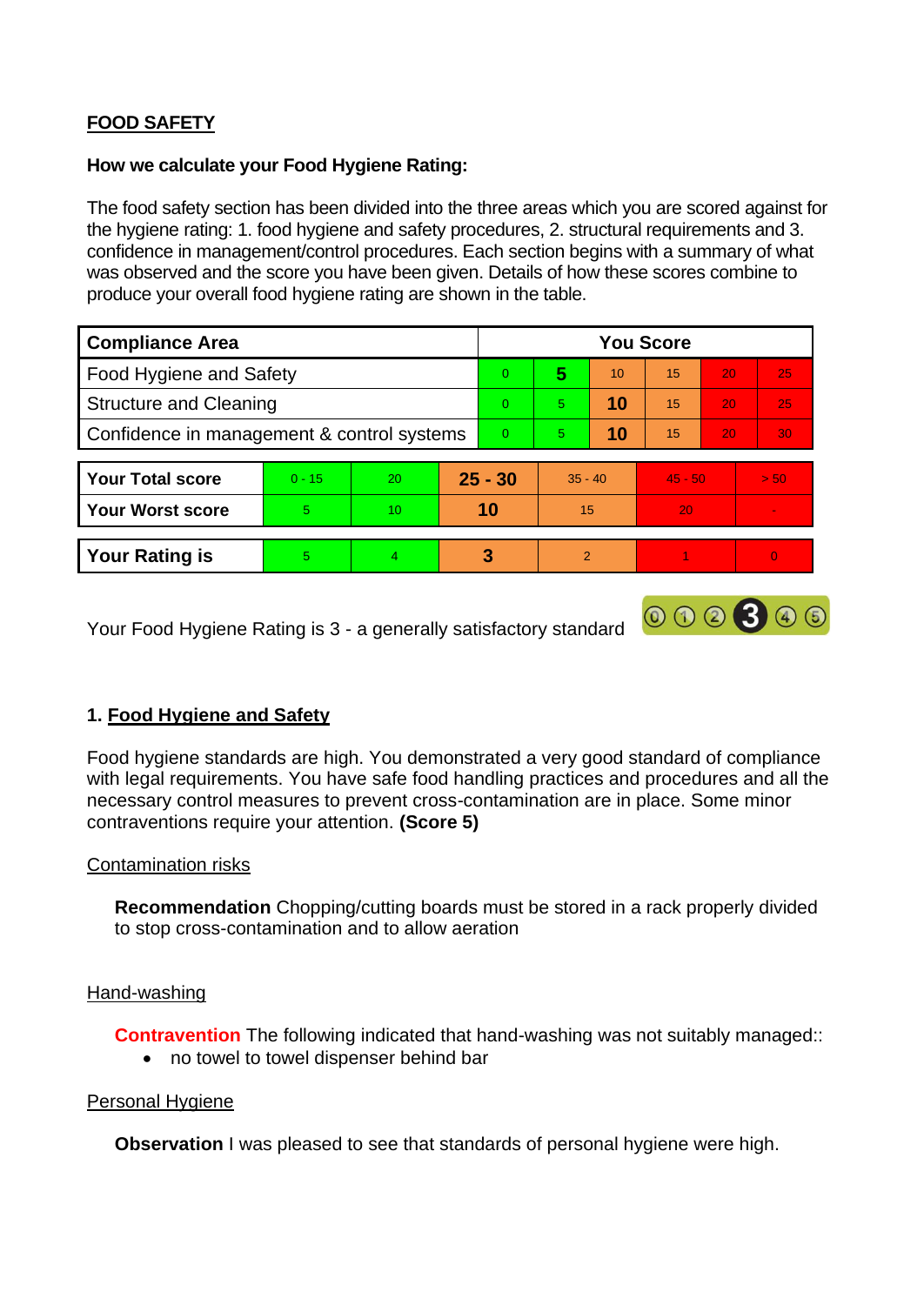# Temperature Control

**Observation** I was pleased to see you were able to limit bacterial growth and/or survival by applying appropriate temperature controls at points critical to food safety and that you were monitoring temperatures.

# **2. Structure and Cleaning**

The structure facilities and standard of cleaning and maintenance are of a generally satisfactory standard but there are some repairs and/or improvements which are required in order for you to comply with the law. Pest control and waste disposal provisions are adequate. The contraventions require your attention; although not critical to food safety they may become so if not addressed. **(Score 10)** 

# Cleaning of Structure

**Contravention** The following items were dirty and require more frequent and thorough cleaning:

- floor/wall junctions
- around equipment feet
- flooring behind and under equipment
- fly screens
- pipework to sinks
- bottom to door
- shelving behind bar

### Cleaning of Equipment and Food Contact Surfaces

**Contravention** The following items are dirty and must be cleaned:

- blade to can opener
- food storage containers
- top to emergency stop button
- underneath the soap dispenser
- underneath the towel dispenser
- seals to walk-in fridge
- interior bottom to 3 door fridge
- cutlery trays
- wheels to equipment
- bin

### Cleaning Chemicals / Materials / Equipment and Methods

**Observation** I was pleased to see that your cleaning materials, methods and equipment were able to minimise the spread of harmful bacteria between surfaces.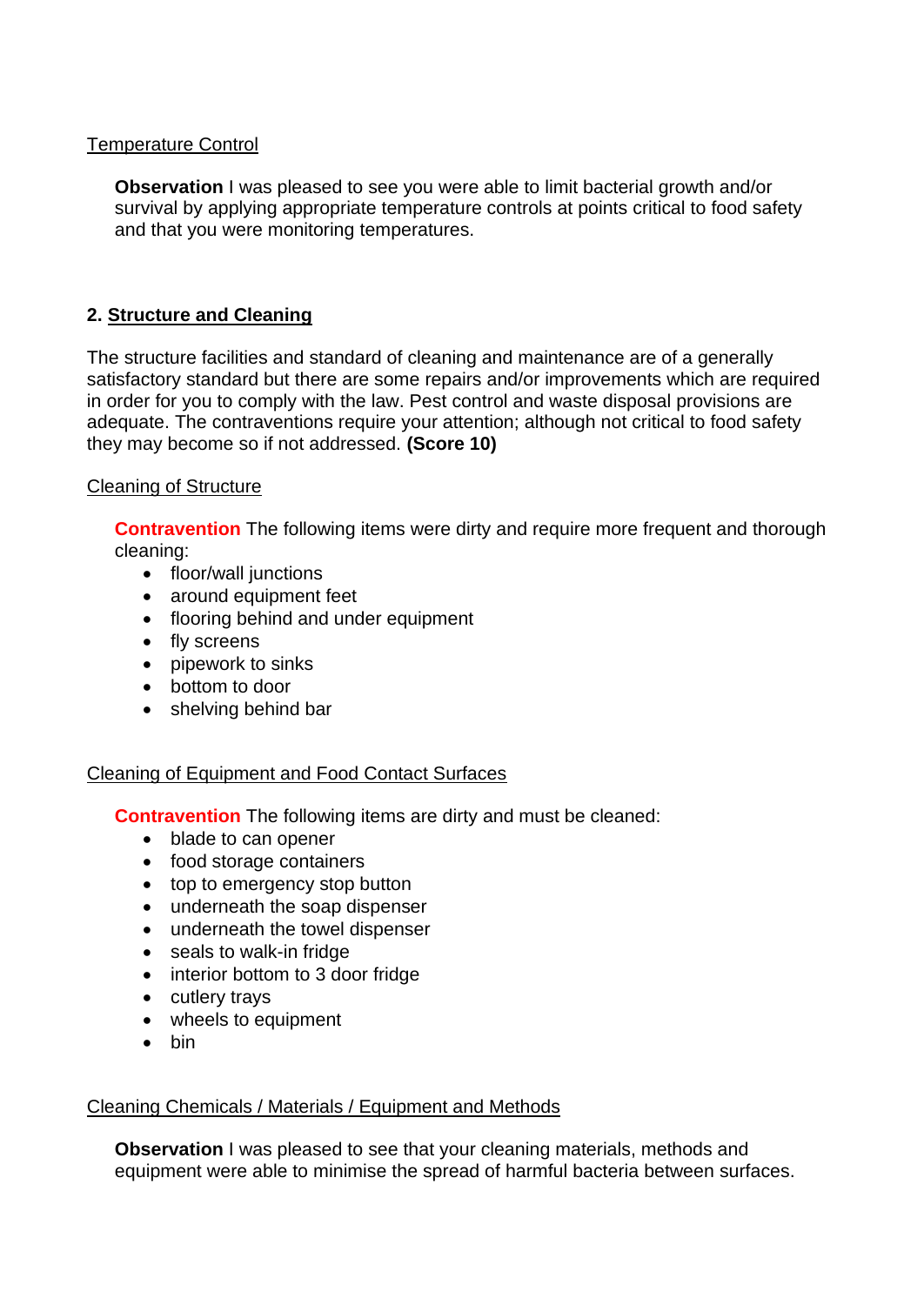#### **Maintenance**

**Contravention** The following had not been suitably maintained and must be repaired or replaced:

- recommend that you examine the drainage systems to identify the cause and • there was a foul smell coming from the wash hand basin in the kitchen. I strongly eliminate the smell
- top to soap dispenser missing to wash hand basin
- holes to wall where pizza oven had been removed

### Facilities and Structural provision

 **Observation** I was pleased to see the premises had been well maintained and that adequate facilities had been provided.

### Pest Control

**Observation** I was pleased to see that the premises was proofed against the entry of pests and that pest control procedures were in place.

 **Observation** You have a pest control contract in place and there is no evidence of pest activity on the premises.

### **3. Confidence in Management**

 There are generally satisfactory food safety controls in place although there is evidence of some non-compliance with the law. The contraventions require your attention; although not critical to food safety they may become so if not addressed. **(Score 10)** 

#### Type of Food Safety Management System Required

**Observation** Your SFBB/food safety management system was in place and working well. I was confident you had effective control over hazards to food.

 demonstrate effective control over food spoilage organisms. **Observation** You were date labelling perishable foods appropriately and could

**Observation** You had colour-coded equipment and effective separation between raw and ready-to-eat food at all stages in your operation.